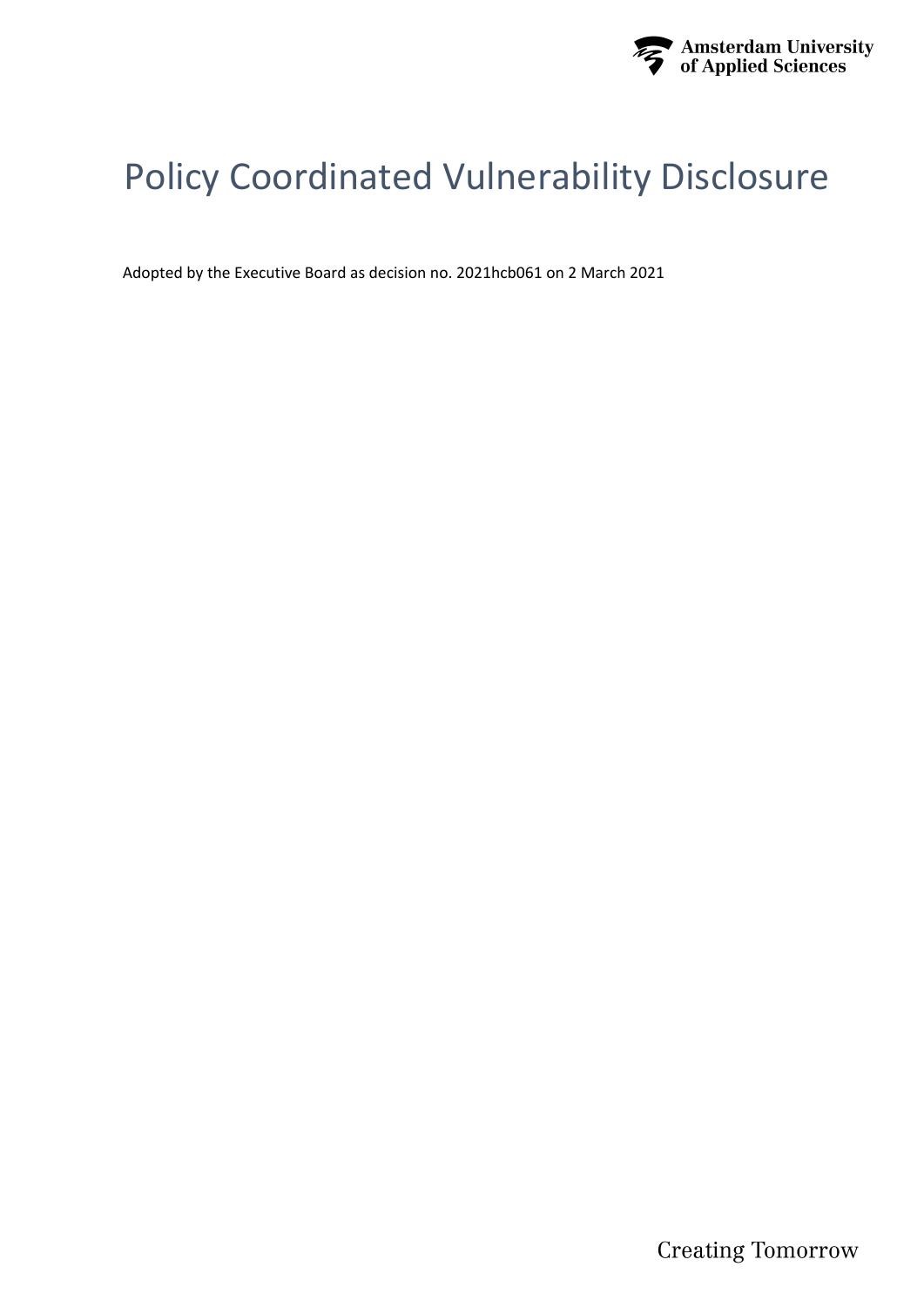

# **Contents**

| $\mathbf{1}$   |  |
|----------------|--|
| $2^{\circ}$    |  |
| $\overline{3}$ |  |
| $\overline{4}$ |  |
| $\overline{5}$ |  |
| 6              |  |
|                |  |
|                |  |
|                |  |
| $\overline{7}$ |  |

# **References**

Amsterdam University of Applied Sciences Information Security Policy, 23-10-2018  $[IB]$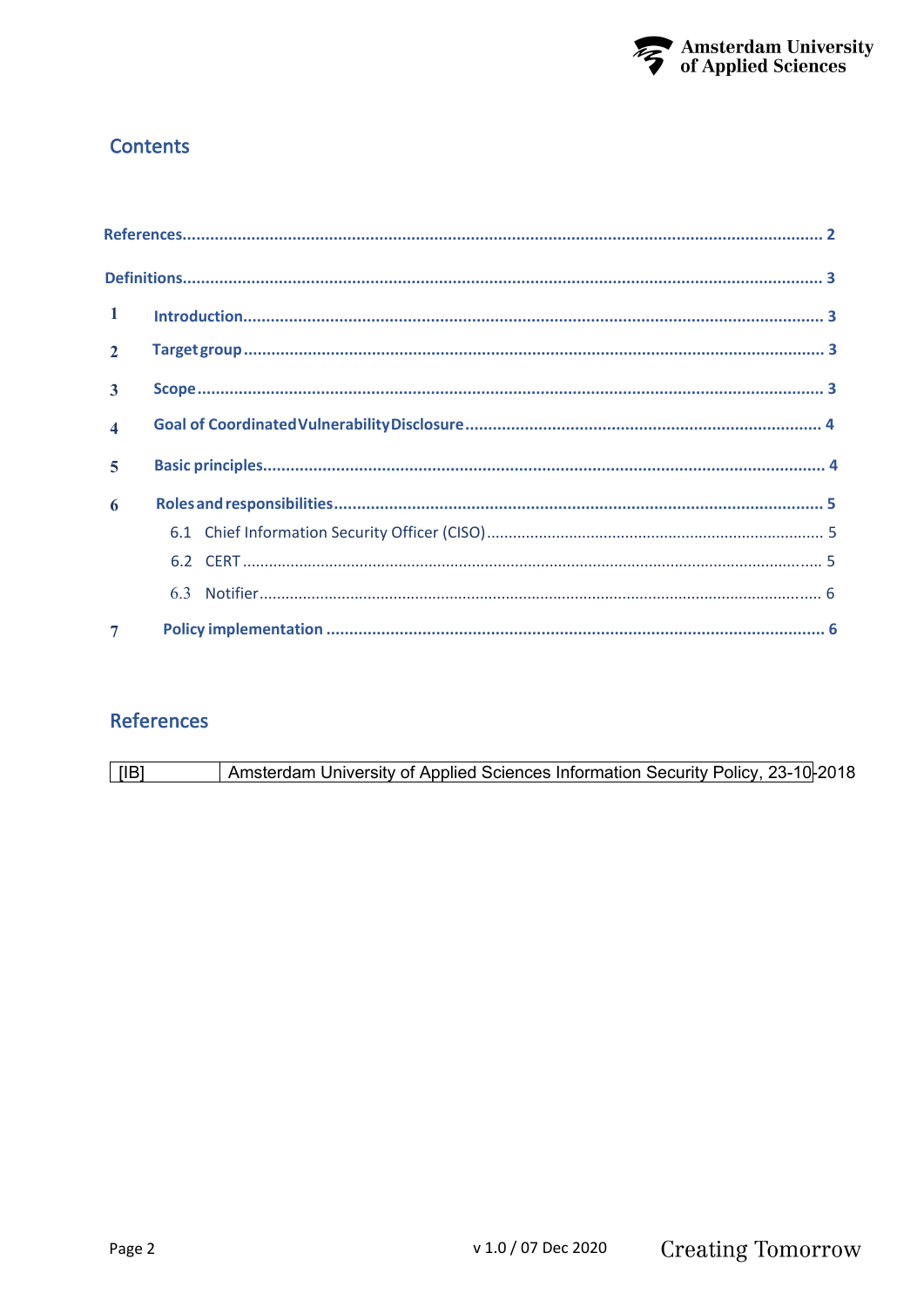# <span id="page-2-0"></span>**Definitions**

- A. **Coordinated Vulnerability Disclosure** (Dutch: Verantwoorde Openbaarmaking (VO)), refers to the responsible and joint disclosure of ICT vulnerabilities by the notifier and the organisation based on a policy adopted by organisations for this purpose.
- B. This was previously referred to as Responsible Disclosure.
- C. A **vulnerability** is a (suspected) weakness or breach in the security features of the ICT infrastructure of Amsterdam University of Applied Sciences (AUAS).
- D. The notifier is the person or body who/which reports a vulnerability by means of the VD procedure.

# 1 Introduction

The dependence on the digital infrastructure is increasing. It is very important to the AUAS to ensure the security of its systems. In spite of the attention paid to information security, the organisation may still fail to detect a weakness in a product or service, which may, however, be noticed by someone else.

It is therefore important for the AUAS to promote and publish a Coordinated Vulnerability Disclosure policy. For both the organisation and the notifier, the policy clarifies what responsibilities both of these parties have.

# 2 Target group

This policy is aimed at management, higher management and the security organisation in order to define the policy that will provide direction and establish the preconditions for carrying out a VD procedure.

The VD procedure is a way for the AUAS to offer third parties, such as external security researchers, students, guests, visitors and external researchers and contacts, which do not (usually) have a contractual relationship with the AUAS, the opportunity to report vulnerabilities.

The VD procedure does not apply to people who are in any way internally involved in (any aspects of) the operational processes, such as employees, lecturers or suppliers, since these parties are obliged in accordance with the information security policy to report any infrastructure vulnerabilities to the ICTS service desk or the CERT.

# 3 Scope

The VD policy is an elaborated version of a section of the information security policy, which refers to a 'guideline for Responsible Disclosure'<sup>2</sup>. The VD policy describes the

 $<sup>1</sup>$  See Chapter 8 of the information security policy [IB].</sup>

<sup>&</sup>lt;sup>2</sup> See Appendix B of the information security policy [IB].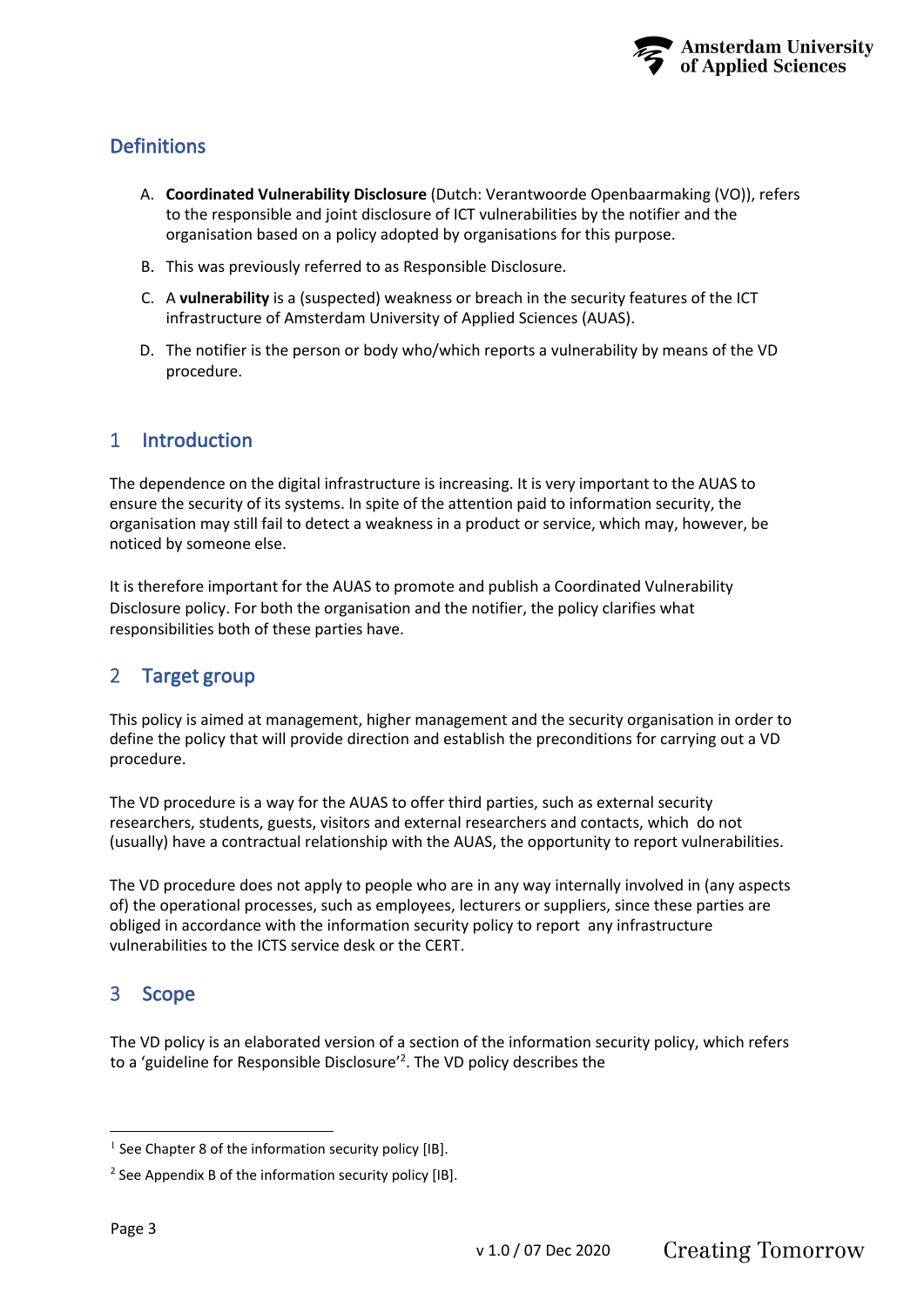

<span id="page-3-0"></span>responsibilities of the organisation and the notifier and specifies the components of the VD procedure. The operational process description [ProcVD] is not part of this policy.

There is an important relationship and partial overlap with contiguous policy areas:

- **Privacy:** a VD report can also have a (negative) effect on the processing of personal data, as a result of which it may also be required to follow the data breach reporting procedure.
- **Incident management**: whilst the VD procedure does involve several concrete actions of its own, the internal handling and, if applicable, upscaling of reports takes place via the procedure 'reporting and handling incidents' as referred to in the information security policy<sup>1</sup>.

## 4 Goal of Coordinated Vulnerability Disclosure

Digitalisation has an increasing influence on society. Vulnerabilities can potentially have a significant impact on users. The social significance is a key motivation for notifiers to expose vulnerabilities and risks. VD enables vulnerabilities to be dealt with in a socially responsible and effective manner.

The AUAS can help reduce the reluctance to report vulnerabilities. The AUAS frequently comes into contact with researchers and students who are knowledgeable about ICT and these parties are likely to recognise vulnerabilities and want to report these in a responsible manner. VD enables steps to be taken more quickly to avoid potential damage and raises the level of information security. It also offers a way to prevent vulnerabilities being disclosed before having been resolved.

Whether or not vulnerabilities have been actively searched for by a notifier, criminal or civil proceedings can be instituted against them. Having a VD policy in place can take away some of the uncertainty with regard to the risk of being charged. The VD policy ensures there are agreements in place between the notifier and the AUAS.

## 5 Basic principles

The following basic policy principles are applied:

- 1. The AUAS demonstrates the willingness to receive information about vulnerabilities.
- 2. With VD, it is of prime importance that the AUAS and the notifier both abide by the agreements with regard to reporting the vulnerability and how it is dealt with. The AUAS publishes the agreements on the website.
- 3. Provided that the notifier abides by the agreements, the AUAS will not take any (further) legal action. Should it emerge that the notifier has not honoured the agreements, (further) legal action may still be taken.
- 4. The notifier of a vulnerability not previously reported or known to the AUAS will receive a reward provided that action has been taken in conformity with the agreements. The size of the reward will be determined on the basis of the seriousness of the vulnerability and the quality of the report and can range from an honourable mention to a gift.
- 5. The VD policy relates to all of the AUAS's ICT service provision, whether in-house or outsourced to third parties such as Cloud-based service providers.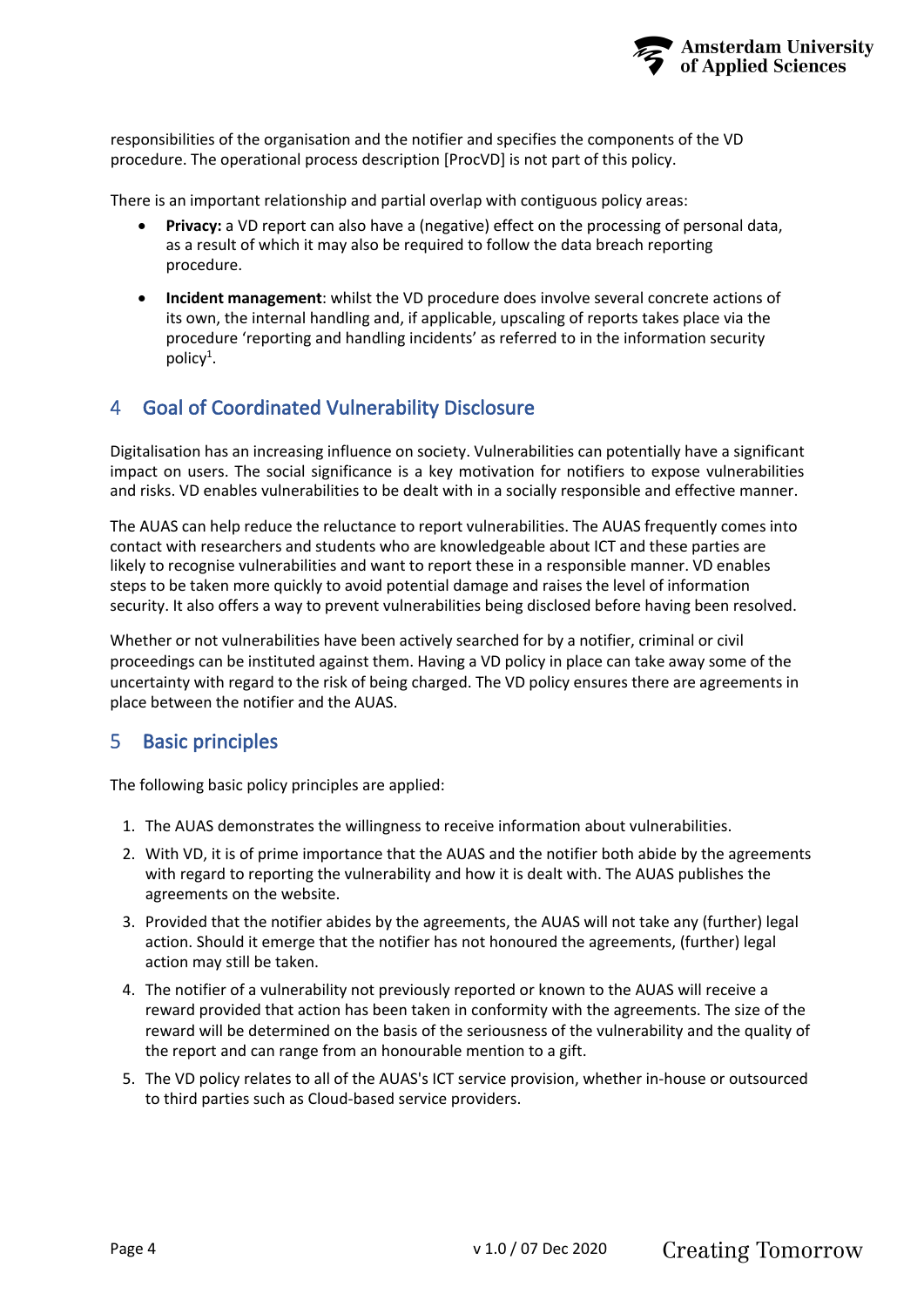

- <span id="page-4-0"></span>6. VD reports may be made anonymously provided this is done directly to or through a trusted party of the AUAS. This may help prevent a notifier who would rather remain anonymous failing to report a vulnerability or disclosing it.
- 7. The notifier will receive confirmation of receipt as soon as possible and at the latest within two days after receipt of the VD report. If the report triggers a fast response, this indicates that it is being taken seriously. This may keep the notifier from seeking to disclose the vulnerability later.
- 8. If a VD report is made (to the AUAS) concerning a vulnerability found in a system owned by a third party which is not otherwise connected to the AUAS, the notifier will be referred to the third party and the AUAS VD procedure will be terminated. The notifier remains responsible, and it is up to the notifier to decide whether or not to contact the third party.

# 6 Roles and responsibilities

In the VD procedure, the focus is on the AUAS and the notifier entering into discussions with each other. In the process, it is important that there are as few links as possible between the person who reports the vulnerability and the person in the organisation who is responsible for addressing it. VD reports are handled primarily by the CERT. This section also sets out the other roles and responsibilities involved.

#### *Central roles of the Executive Staff*

#### 6.1 Chief Information Security Officer (CISO)

The CISO is the person ultimately responsible for the VD procedure, including for its drafting, adoption, publication, execution and evaluation.

Matters relating to the VD reports are reported to the CISO. The CISO informs the AUAS's spokespersons of every VD report received. Depending on its seriousness, the Executive Board member holding the Information Security portfolio will also be informed. The CISO is also the one who ultimately decides about granting a reward. The CISO's periodic report includes a list of the VD reports made during the period in question. This report is made available to the Executive Board member holding the Information Security portfolio.

#### *Information security at ICTS*

#### 6.2 CERT

The CERT coordinates the acceptance and handing of reports. The CERT has a direct escalation line with CISO, if required. Its responsibilities are as follows:

- In the first instance, to determine the seriousness and validity of the report.
- To maintain contact with and provide periodic updates to the notifier.
- To coordinate the investigation and take the initiative to put together the team which will get to work on the report. The composition will depend upon the nature of the vulnerability and the involved systems.
- To report on the course of the report.